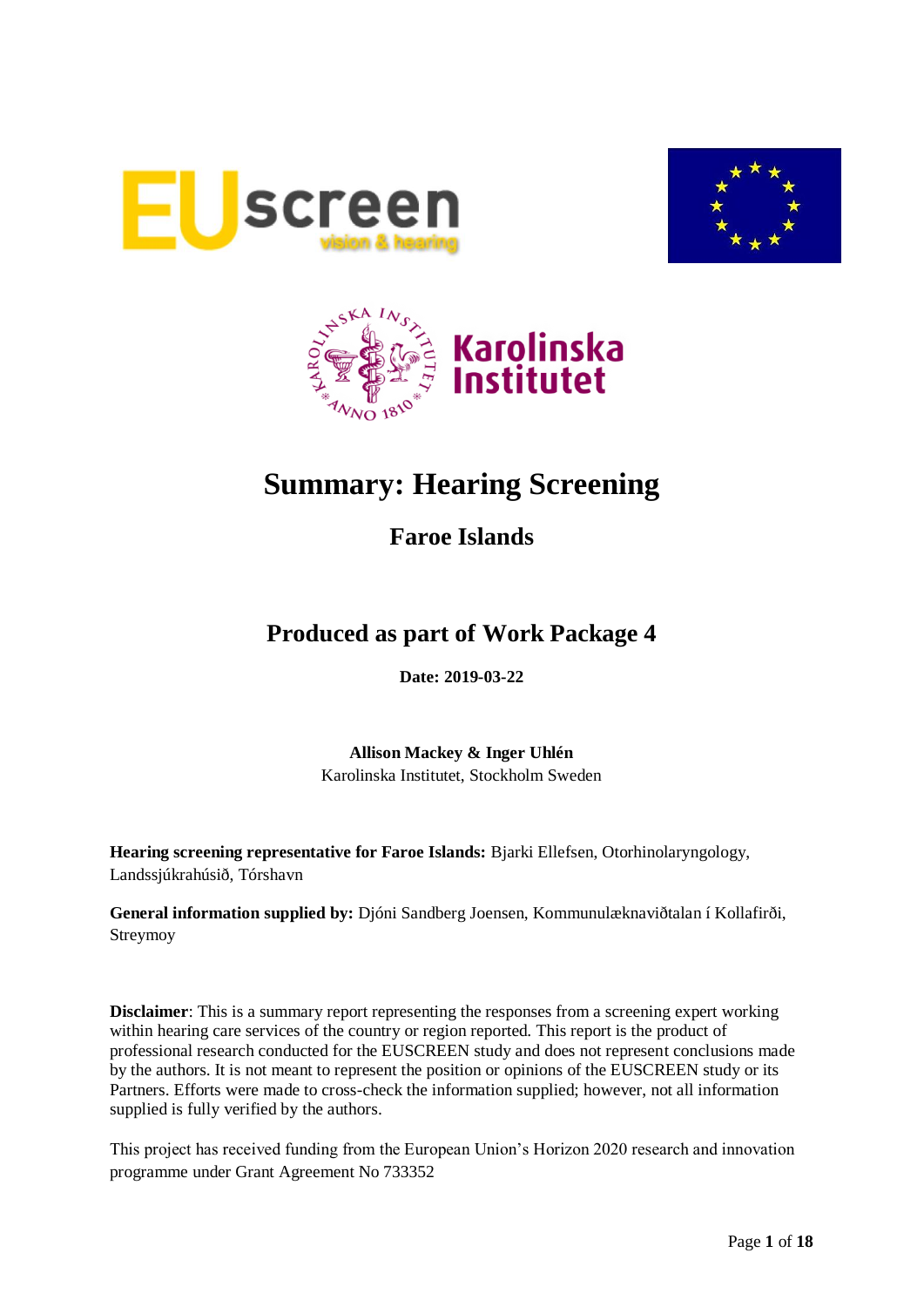

# **Table of Contents**

| 1.   |  |  |  |  |
|------|--|--|--|--|
| 2.   |  |  |  |  |
| 3.   |  |  |  |  |
| 3.1. |  |  |  |  |
| 3.2. |  |  |  |  |
| 3.3. |  |  |  |  |
| 4.   |  |  |  |  |
| 5.   |  |  |  |  |
| 5.1. |  |  |  |  |
| 5.2. |  |  |  |  |
| 5.3. |  |  |  |  |
| 5.4. |  |  |  |  |
| 6.   |  |  |  |  |
| 6.1. |  |  |  |  |
| 6.2. |  |  |  |  |
| 6.3. |  |  |  |  |
| 7.   |  |  |  |  |
| 7.1. |  |  |  |  |
| 7.2. |  |  |  |  |
| 7.3. |  |  |  |  |
| 8.   |  |  |  |  |
| 8.1. |  |  |  |  |
| 8.2. |  |  |  |  |
| 8.3. |  |  |  |  |
| 8.4. |  |  |  |  |
| 8.5. |  |  |  |  |
| 8.6. |  |  |  |  |
| 9.   |  |  |  |  |
| 9.1. |  |  |  |  |
| 9.2. |  |  |  |  |
| 9.3. |  |  |  |  |
| 9.4. |  |  |  |  |
| 10.  |  |  |  |  |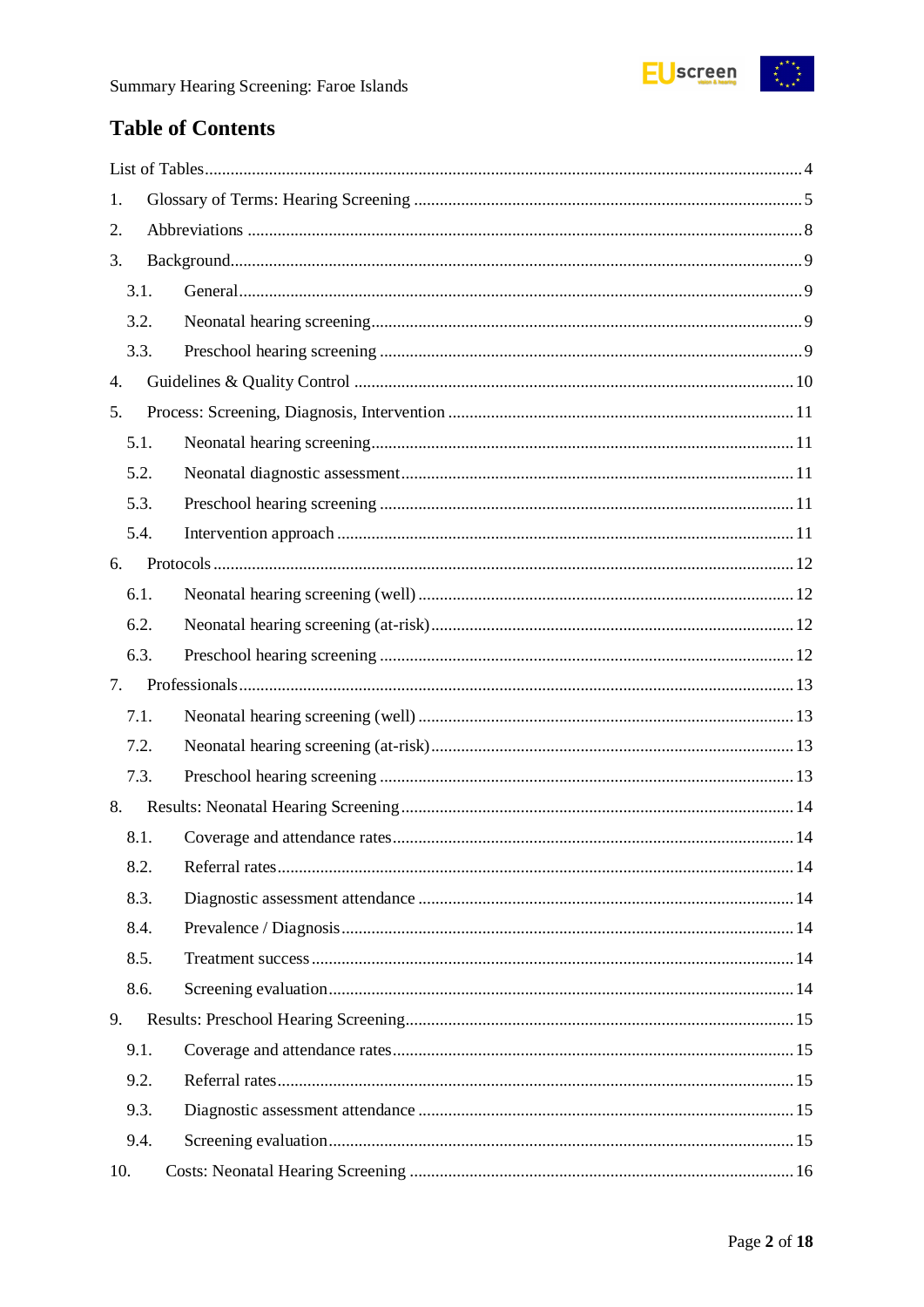

# Summary Hearing Screening: Faroe Islands

| 10.2. |  |
|-------|--|
| 10.3. |  |
| 10.4. |  |
|       |  |
| 10.6. |  |
| 11.   |  |
| 11.1. |  |
|       |  |
| 11.3. |  |
| 12.   |  |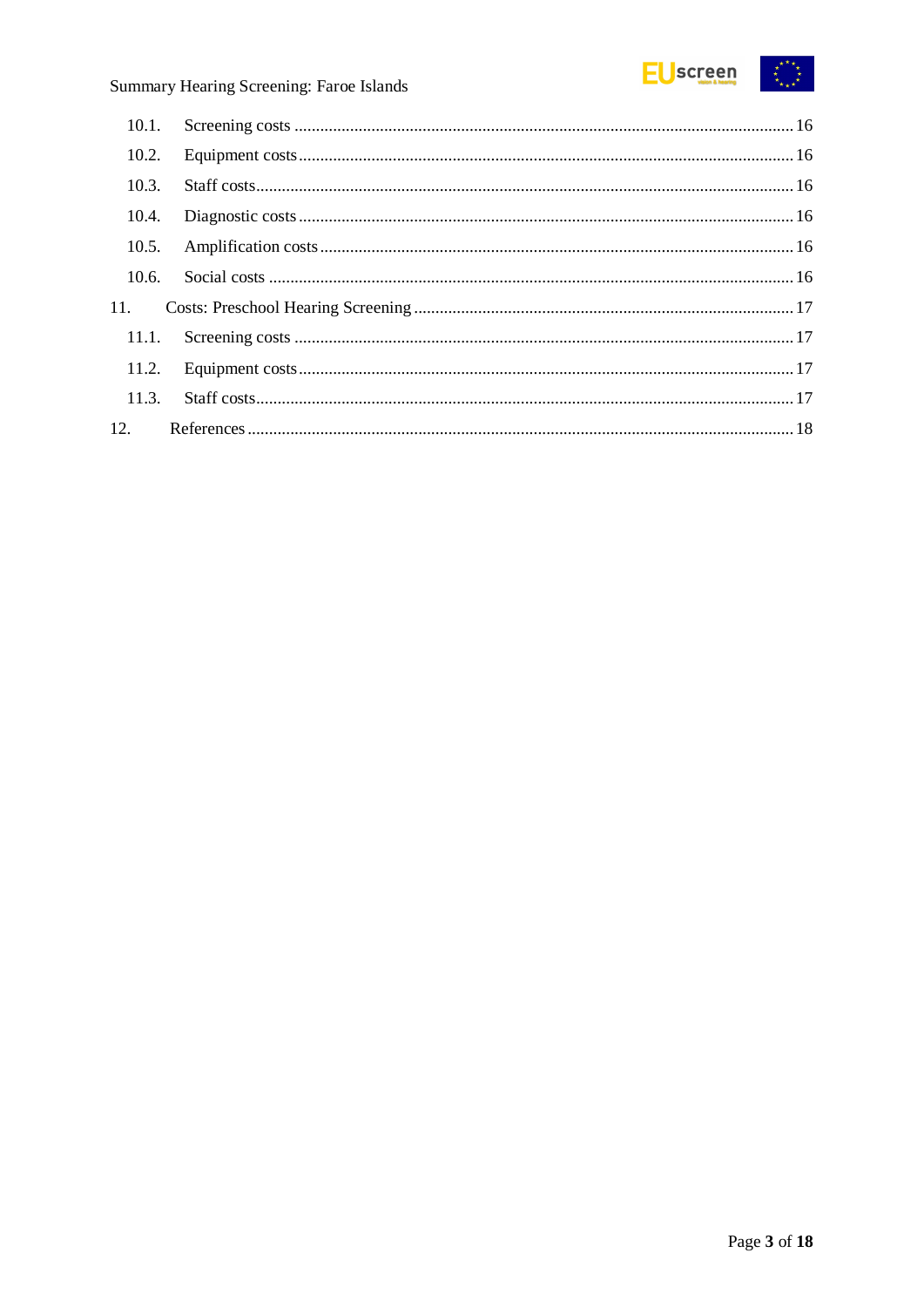

# <span id="page-3-0"></span>**List of Tables**

| Table 2: Estimated referral rates for neonatal hearing screening on the Faroe Islands 14 |  |
|------------------------------------------------------------------------------------------|--|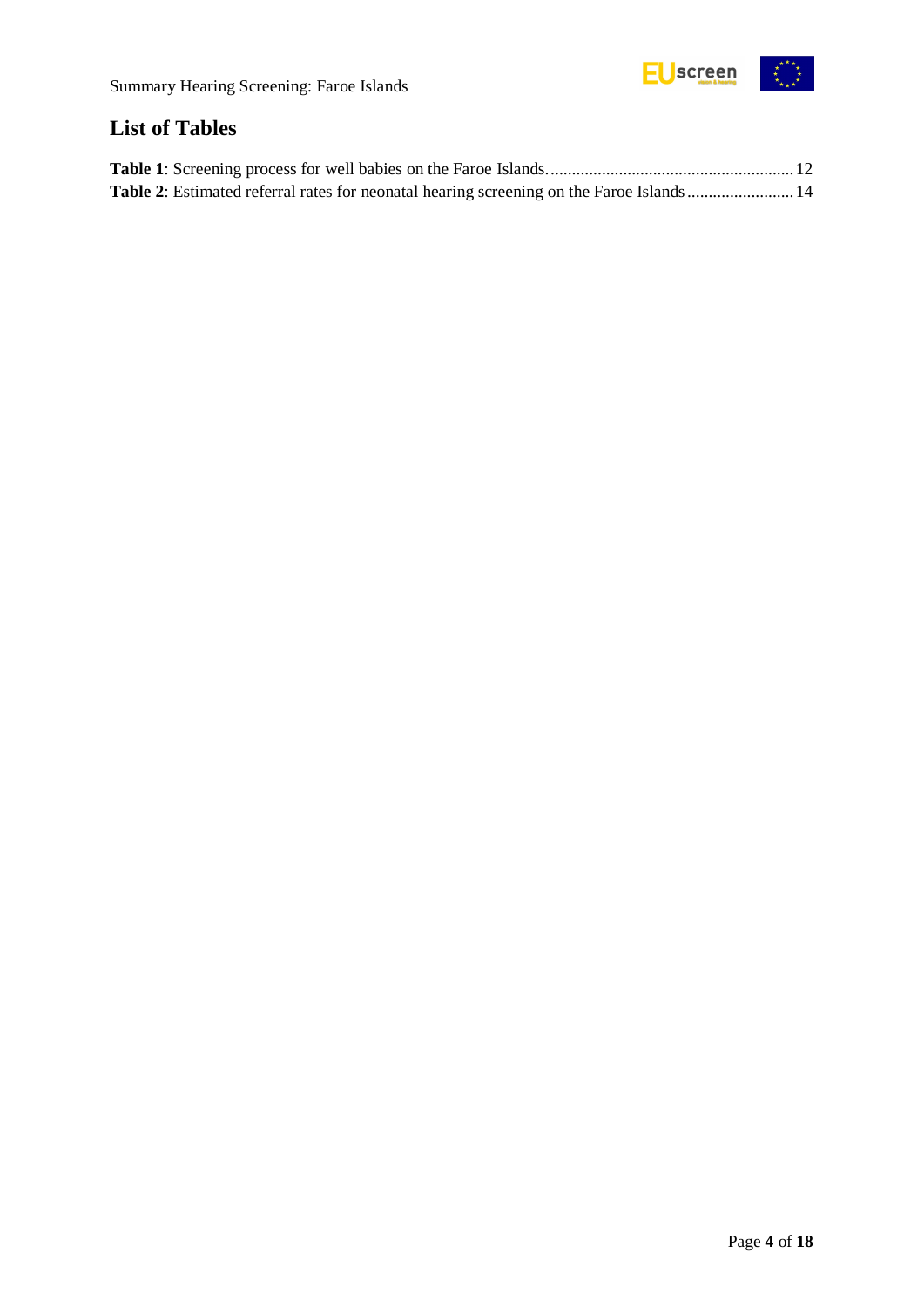# <span id="page-4-0"></span>**1. Glossary of Terms: Hearing Screening**

| <b>Abnormal test result</b>                     | A test result where a normal "pass" response could not be detected under<br>good conditions. The result on screening equipment may indicate "no<br>response," "fail," or "refer."                                                                                                                                                                                                                                                                                                                                                                                                                                                                                                                                                                                |  |  |
|-------------------------------------------------|------------------------------------------------------------------------------------------------------------------------------------------------------------------------------------------------------------------------------------------------------------------------------------------------------------------------------------------------------------------------------------------------------------------------------------------------------------------------------------------------------------------------------------------------------------------------------------------------------------------------------------------------------------------------------------------------------------------------------------------------------------------|--|--|
| <b>Attendance rate</b>                          | The proportion of all those invited for screening that are tested and receive<br>a result,<br>Invited for screening includes all those that are offered the<br>screening test.<br>Tested and receive a result could be a "pass" or "fail".<br>Attendance rate provides information on the willingness of families to<br>participate in screening.                                                                                                                                                                                                                                                                                                                                                                                                                |  |  |
| <b>Attendance rate in</b><br>first year of life | See definition of Attendance rate.<br>The calculation cut-off is after <u>one year of life</u> .                                                                                                                                                                                                                                                                                                                                                                                                                                                                                                                                                                                                                                                                 |  |  |
| <b>Compliance with</b>                          | The percentage of those who are referred from screening to a diagnostic<br>assessment that actually attend the first diagnostic assessment.                                                                                                                                                                                                                                                                                                                                                                                                                                                                                                                                                                                                                      |  |  |
| referral (percentage)                           | Percentage of compliance provides information on the willingness of<br>families to attend the diagnostic assessment after referral from screening.                                                                                                                                                                                                                                                                                                                                                                                                                                                                                                                                                                                                               |  |  |
| <b>Coverage</b>                                 | The proportion of those eligible for screening that are tested and receive a<br>result within a specific time.<br>Eligible for screening includes those within the population that are<br>covered under the screening or health care program.<br>Tested and receive a result could be a "pass" or "refer to<br>diagnostic assessment".<br>Specific time can be defined, such as 1 month after birth, 3 months<br>after birth, etc.<br>Coverage provides information on the overall effectiveness and timeliness<br>of a complete screening programme.<br>Factors such as being offered screening, willingness to participate, missed<br>screening, ability to complete the screen, and ability to document the<br>screening results will influence the coverage. |  |  |
| <b>Coverage in first</b><br>year of life        | See definition of Coverage.<br>The specific time is pre-defined as within the first year of life.<br>In other words, the coverage is the proportion of those eligible for<br>screening that complete the screening sequence to a final result within the<br>first year of life.                                                                                                                                                                                                                                                                                                                                                                                                                                                                                  |  |  |
| <b>False negatives</b>                          | The percentage of infants/children with a hearing loss (defined by the<br>target condition) that receive a result of "pass" during screening.                                                                                                                                                                                                                                                                                                                                                                                                                                                                                                                                                                                                                    |  |  |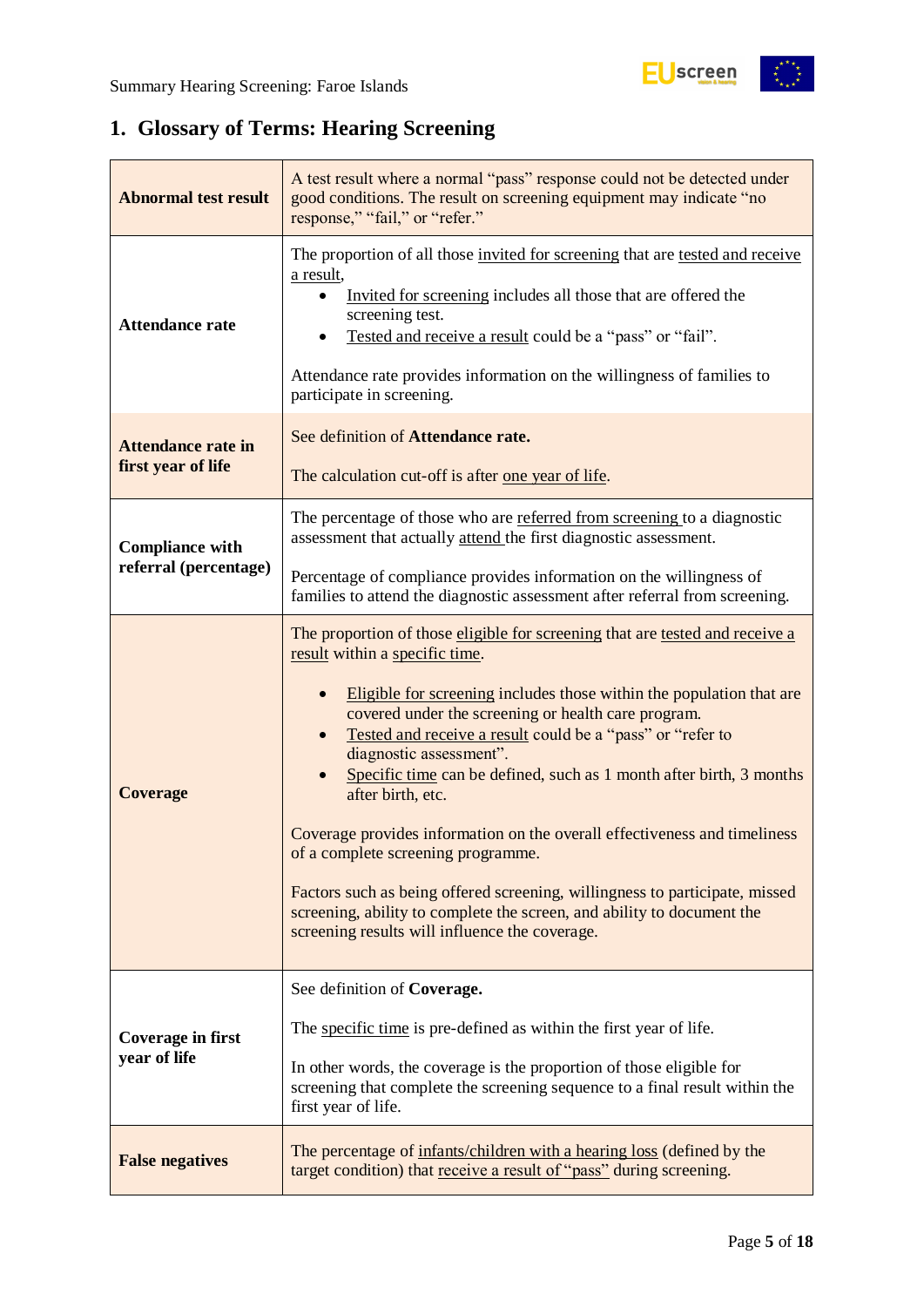

|                                             | Example: If 100 infants with hearing loss are screened, and 1 infant passes<br>the screening, the percentage of false negatives is 1%.                                                                 |  |  |
|---------------------------------------------|--------------------------------------------------------------------------------------------------------------------------------------------------------------------------------------------------------|--|--|
|                                             | The percentage of infants/children with normal hearing that receive a<br>result of "fail" from the final screening test.                                                                               |  |  |
| <b>False positives</b>                      | Example: If 100 infants with normal hearing are screened, and 3 infants<br>fail the screening and are referred for diagnostic assessment, the<br>percentage of false positives is 3%.                  |  |  |
| <b>Guidelines</b>                           | Recommendations or instructions provided by an authoritative body on the<br>practice of screening in the country or region.                                                                            |  |  |
| <b>Hearing screening</b><br>professional    | A person qualified to perform hearing screening, according to the practice<br>in your country or region.                                                                                               |  |  |
| <b>Inconclusive test</b><br>result          | A test result where a normal "pass" response could not be detected due to<br>poor test conditions.                                                                                                     |  |  |
| <b>Invited for screening</b>                | Offered screening.                                                                                                                                                                                     |  |  |
| <b>Outcome of hearing</b><br>screening      | An indication of the effectiveness or performance of screening, such as a<br>measurement of coverage rate, referral rate, number of infants detected,<br>etc.                                          |  |  |
| <b>Permanent hearing</b>                    | A hearing impairment that is <i>not</i> due to a temporary or transient condition<br>such as middle ear fluid.                                                                                         |  |  |
| loss                                        | Permanent hearing loss can be either sensorineural or permanent<br>conductive.                                                                                                                         |  |  |
| <b>Positive predictive</b>                  | The percentage of infants/children referred from screening who have a<br>confirmed hearing loss, as described by your protocol or guideline and<br>indicated in the Target Condition (see definition). |  |  |
| value                                       | For example, if 100 babies are referred from screening for diagnostic<br>assessment and 90 have normal hearing while 10 have a confirmed hearing<br>loss, the positive predictive value would be 10%.  |  |  |
| <b>Preschool or</b><br>(pre)school children | All children between 3-6 years of age.                                                                                                                                                                 |  |  |
| <b>Preschool or</b>                         | Screening that takes place during the time children are between 3-6 years<br>of age.                                                                                                                   |  |  |
| (pre)school screening                       | This refers to <i>any</i> hearing screening during this age. The location of the<br>screening is irrelevant to the definition.                                                                         |  |  |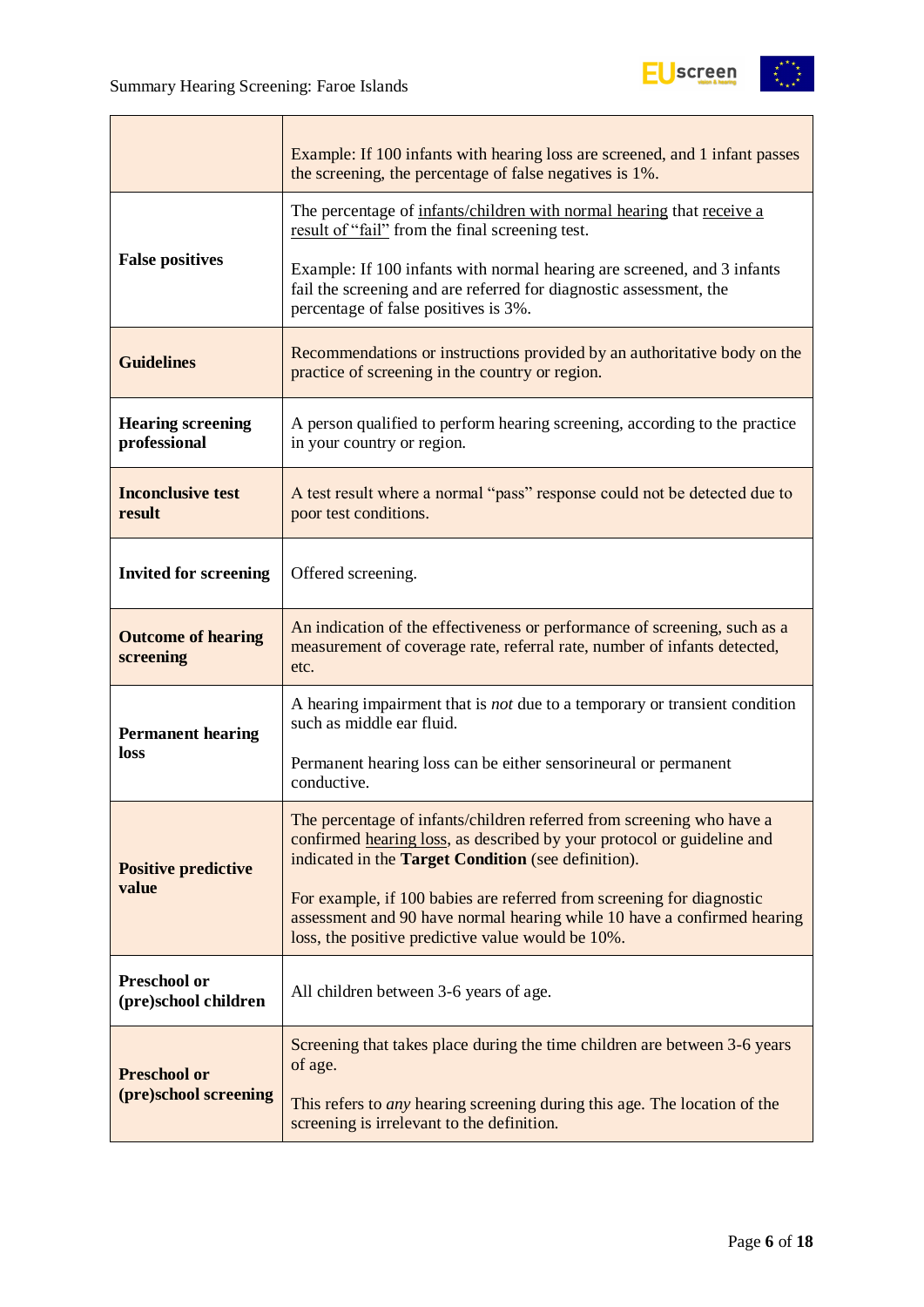

| <b>Prevalence</b>           | The number or percentage of individuals with a specific disease or<br>condition. Prevalence can either be expressed as a percentage, proportion,<br>or as the value per 1000 individuals within the same demographic.                            |  |  |
|-----------------------------|--------------------------------------------------------------------------------------------------------------------------------------------------------------------------------------------------------------------------------------------------|--|--|
| <b>Programme</b>            | An organized system for screening, which could be based nationally,<br>regionally or locally.                                                                                                                                                    |  |  |
| <b>Protocol</b>             | Documented procedure or sequence for screening, which could include<br>which tests are performed, when tests are performed, procedures for<br>passing and referring, and so forth.                                                               |  |  |
| <b>Quality assurance</b>    | A method for checking and ensuring that screening is functioning<br>adequately and meeting set goals and benchmarks.                                                                                                                             |  |  |
| Referral criteria           | A pre-determined cut-off boundary for when an infant/child should be re-<br>tested or seen for a diagnostic assessment.                                                                                                                          |  |  |
|                             | For example, referral criteria may be "no response" at 35 dB nHL.                                                                                                                                                                                |  |  |
| <b>Risk babies / Babies</b> | All infants that are considered to be at-risk or have risk factors for hearing<br>loss according to the screening programme.                                                                                                                     |  |  |
| at-risk                     | Two common risk factors are admission to the neonatal-intensive care unit<br>(NICU) or born prematurely. However, other risk factors for hearing loss<br>may also be indicated in the screening programme.                                       |  |  |
|                             | The percentage of infants/children with hearing loss that are identified via<br>the screening program.                                                                                                                                           |  |  |
| <b>Sensitivity</b>          | For example, if 100 babies with hearing loss are tested, and 98 of these<br>babies are referred for diagnostic assessment while 2 pass the screening,<br>the sensitivity is 98%.                                                                 |  |  |
|                             | The percentage of infants/children with normal hearing that pass the<br>screening.                                                                                                                                                               |  |  |
| <b>Specificity</b>          | For example, if 100 babies with normal hearing are tested, and 10 of these<br>babies are referred for diagnostic assessment and 90 pass the screening, the<br>specificity is 90%.                                                                |  |  |
|                             | The hearing loss condition you are aiming to detect via your screening<br>programme. This includes:<br>The laterality of the condition, whether the program aims to detect                                                                       |  |  |
| <b>Target condition</b>     | both unilateral and bilateral hearing loss or just bilateral hearing<br>loss.<br>The severity of the condition, whether the program aims to detect<br>$\bullet$<br>hearing $loss \ge 30$ dB HL, $\ge 35$ dB HL, $\ge 40$ dB HL or $\ge 45$ dB HL |  |  |
|                             | Infants who are <i>not</i> admitted into the NICU or born prematurely.                                                                                                                                                                           |  |  |
| <b>Well, healthy babies</b> | Well, healthy babies may or may not have additional risk factors for<br>hearing loss, according to the procedures indicated in the specific<br>screening programme.                                                                              |  |  |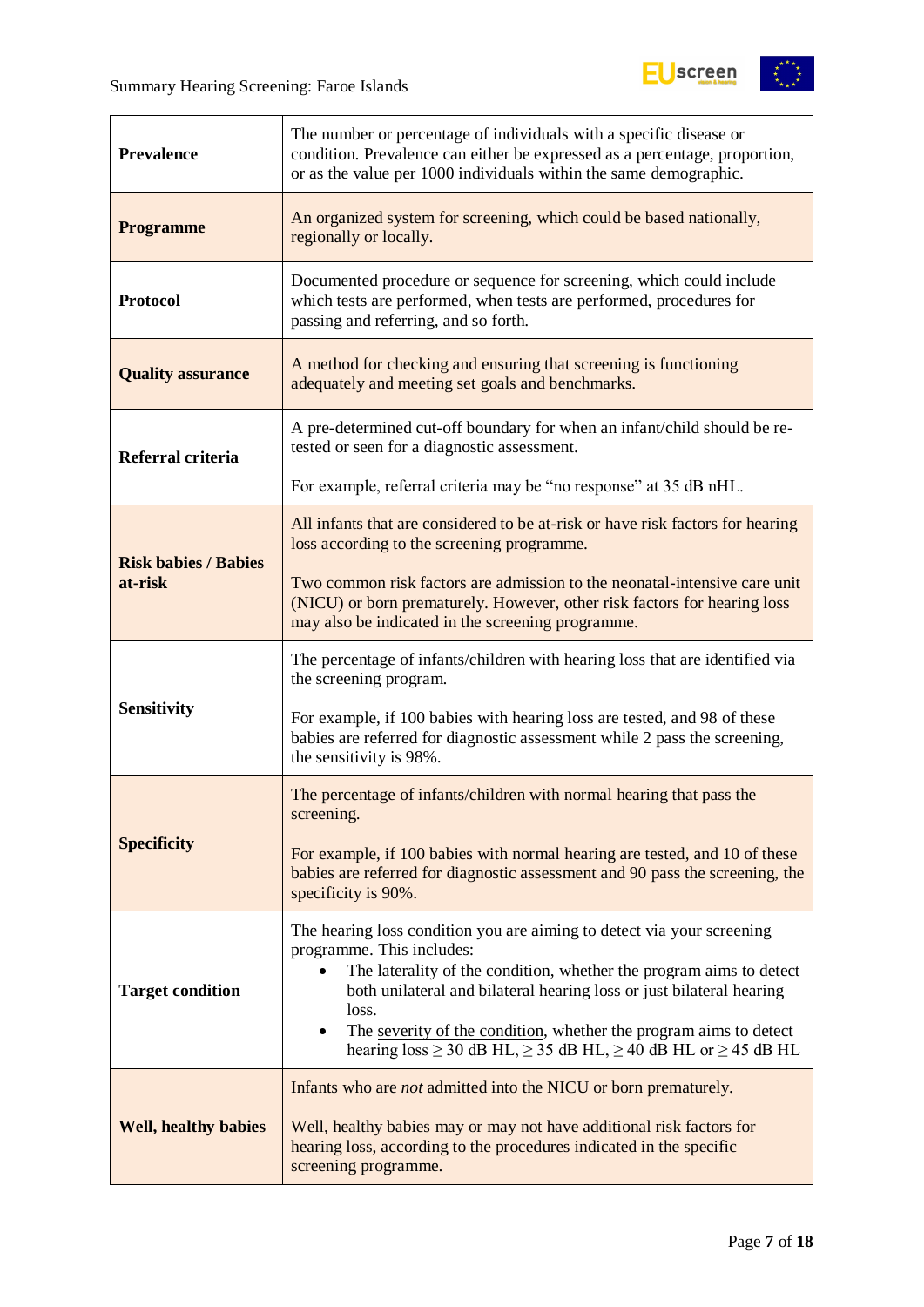Summary Hearing Screening: Faroe Islands



### <span id="page-7-0"></span>**2. Abbreviations**

- ABR auditory brainstem response
- aABR automatic auditory brainstem response
- ANSD auditory neuropathy spectrum disorder
- ASSR auditory steady-state response
- CI cochlear implant
- CMV cytomegalovirus
- dB HL decibel hearing level
- dB nHL decibel normalized hearing level
- dB SNR decibel signal-to-noise ratio
- DPOAE distortion product otoacoustic emissions
- HA hearing aid
- NICU neonatal intensive care unit
- OAE otoacoustic emissions
- TEOAE transient-evoked otoacoustic emissions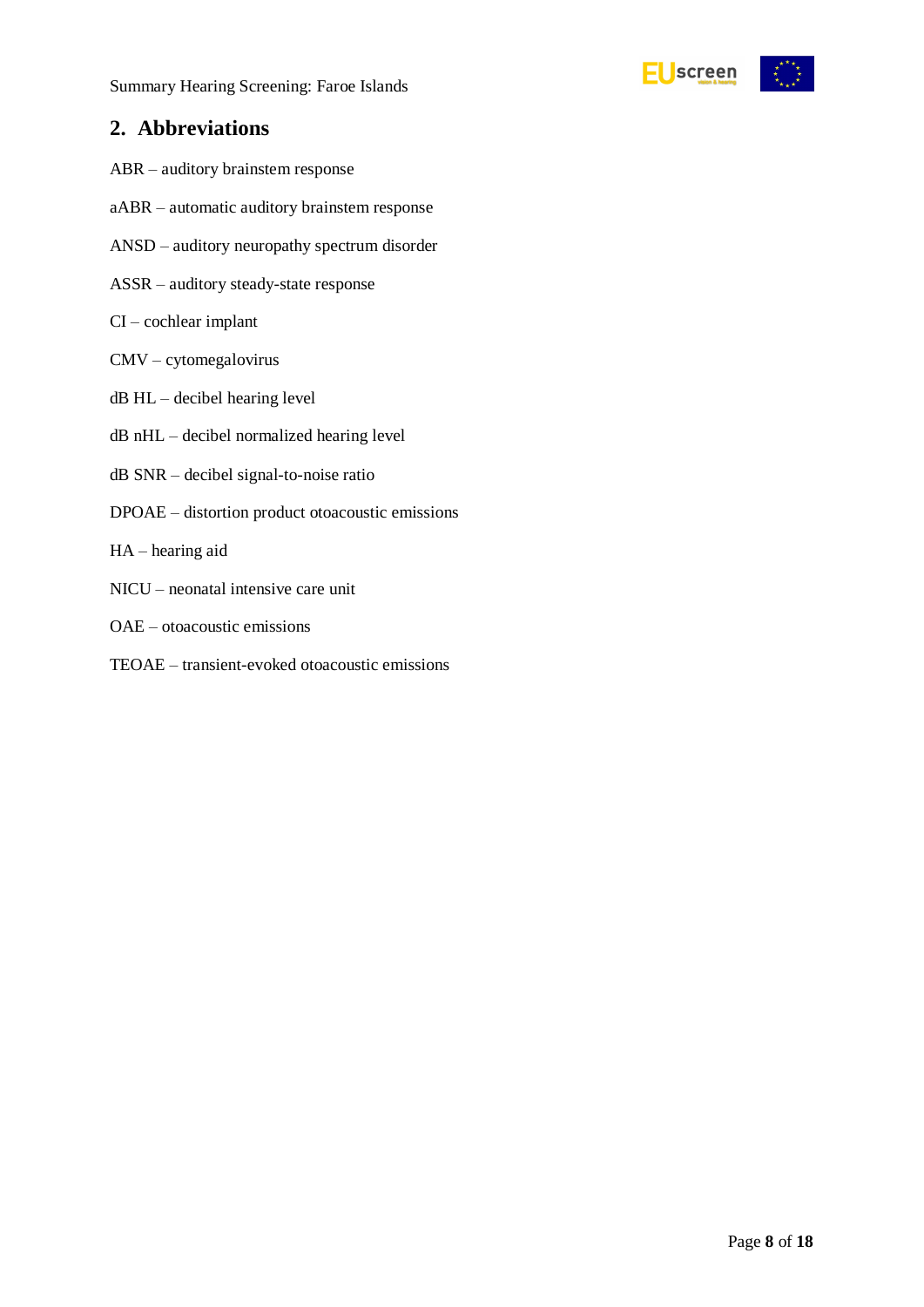

# <span id="page-8-0"></span>**3. Background**

In the Faroe Islands, childhood hearing screening is implemented nationally across the islands.

The following report contains information with regards to hearing screening on the Faroe Islands.

#### <span id="page-8-1"></span>**3.1. General**

The Faroe Islands are an autonomous constituent nation within the Kingdom of Denmark with a total area of 1400 km<sup>2</sup> across 18 islands and a population of 50 250 as of 2017 (Statistics Faroe Islands, 2018). On the Faroe Islands, each birth is registered. The number of live births on the Faroe Islands was 607 in 2015 and 686 in 2016 (Heilsulýsing Landslæknans, 2017).

The World Bank income classification categorizes Faroe Islands as a high-income country (The World Bank, 2018). The gross domestic product (GDP) was €45 999 per capita as of 2015 (Statistics Faroe Islands, 2018).

Health expenditure per capita on the Faroe Islands is unknown.

Data from the 2016 United Nations Demographic Yearbook do not calculate infant mortality rate for the Faroe Islands in 2015, as only one death was reportedly recorded (United Nations Statistics Division, 2016). The Medical Report from the Chief Medical Officer on the Faroe Islands indicates an infant mortality rate of 2.9 per 1000 in 2016 (Heilsulýsing Landslæknans, 2017).

#### <span id="page-8-2"></span>**3.2. Neonatal hearing screening**

On the Faroe Islands, neonatal hearing screening is conducted universally, with all babies in the country having access to hearing screening, though participation is not obligatory for parents. Neonatal hearing screening for well babies started and was fully implemented on the Faroe Islands in 2014, though it started much earlier in Denmark. For infants at risk, screening was implemented in 2006. Neonatal hearing screening is funded through the government and embedded in the Preventive Child Health Care screening system.

Neonatal hearing screening is organized by the ENT staff at Thorshaven, which is the main hospital on the Faroe Islands and also houses the maternity ward. National guidelines are available, and protocols are equal across the country.

#### <span id="page-8-3"></span>**3.3. Preschool hearing screening**

Hearing screening is performed on the Faroe Islands for children starting school at the age of 7 years. Screening school-age children began decades ago and is carried out universally. School screening is also funded by the government and embedded in the Preventive Child Health Care screening system.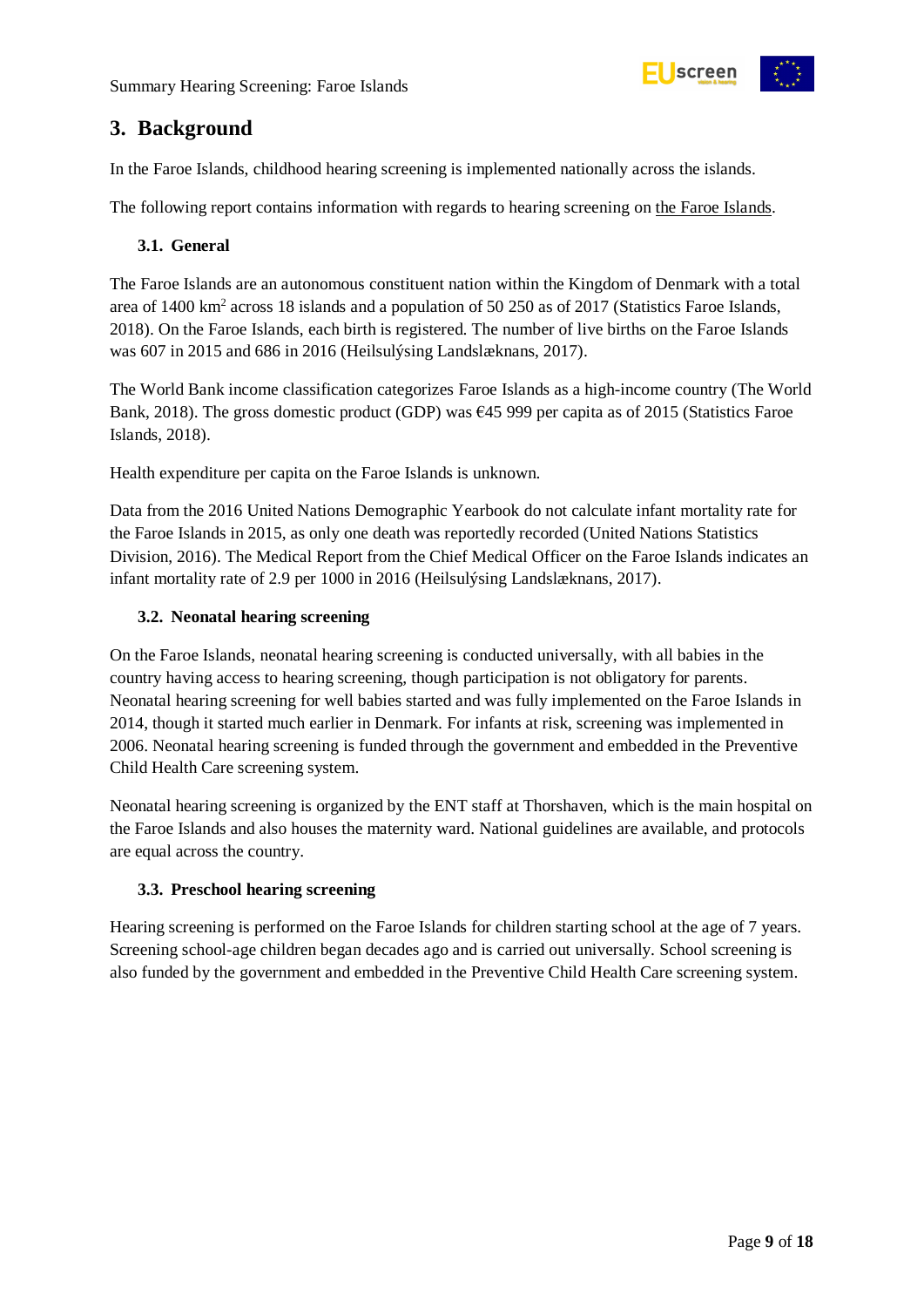

# <span id="page-9-0"></span>**4. Guidelines & Quality Control**

National guidelines for hearing screening and a hearing screening protocol exist on the Faroe Islands, and is the same national guidelines used in Denmark (Sundhedsstyrelsen, 2012).

The content of the general hearing screening programme was decided on by the public health care system, and has not been changed since implementation.

The results of neonatal hearing screening are recorded by the ENT department in the patient journals; however, data are not collected on outcome measures such as coverage or referral rates, due to lack of manpower.

Annual reports are available only for all of Denmark, and not specifically for the Faroe Islands.

Studies have only been performed in Denmark on hearing screening effectiveness.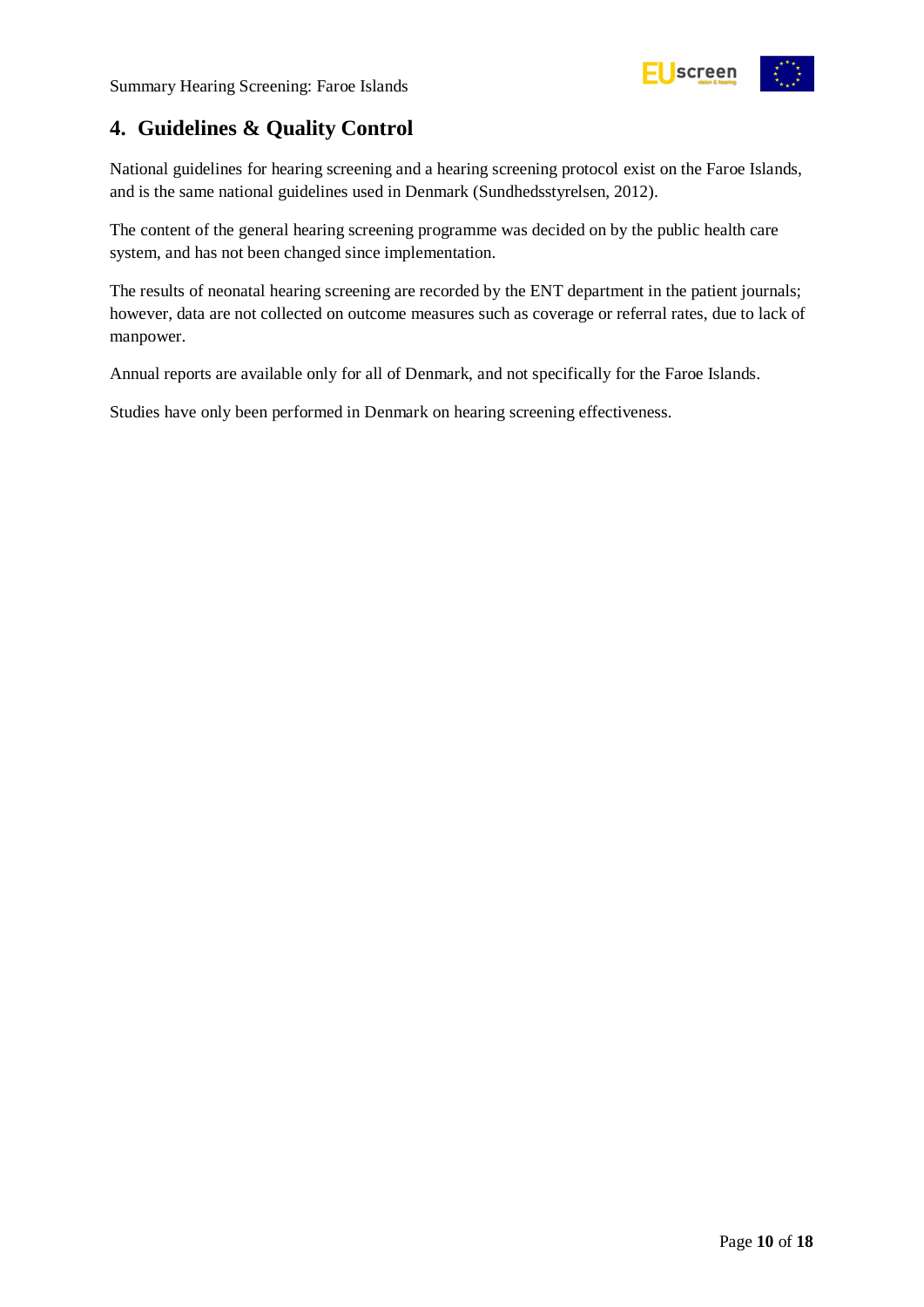

# <span id="page-10-0"></span>**5. Process: Screening, Diagnosis, Intervention**

#### <span id="page-10-1"></span>**5.1. Neonatal hearing screening**

On the Faroe Islands, all infants are screened in the hospital. It is roughly estimated that only a few infants are born at home each ear and close to 100% are born in maternity hospitals. The average length of stay in the maternity hospital for well infants is up to 5 days and longer for premature infants. Families are invited to participate in screening via a letter or directly in person at the hospital by the ENT department.

The target condition for screening is not defined in protocol but is based on typical screening equipment thresholds.

Neonatal hearing screening for all infants should be completed before 6 months of age. Screening atrisk infants may be performed either by the ENT department on the Faroe Islands or the maternity department at the Righospitalet in Copenhagen if they are transferred to Denmark for care.

There are no differences in protocol for screening well or risk infants. The only infants screened differently are those with microtia or SUCLA 2 deficit.

Data are unavailable on the prevalence of CMV infections or meningitis on the Faroe Islands.

#### <span id="page-10-2"></span>**5.2. Neonatal diagnostic assessment**

The diagnostic assessment for well and at-risk infants should be completed before 6 months of age. Infants are referred for diagnostic assessment at the audiology department at KAS Gentofte/Rigshospitalet in Copenhagen where ASSR and other diagnostic tests are performed.

#### <span id="page-10-3"></span>**5.3. Preschool hearing screening**

The target condition is a threshold at any pure-tone frequency worse than 20 dB HL.

#### <span id="page-10-4"></span>**5.4. Intervention approach**

On the Faroe Islands, treatment options available include grommets, hearing aids, bone conductive devices, and cochlear implants. It is estimated that infants are fitted with hearing aids and cochlear implants from 6-12 months of age. Cochlear implantation is performed in Copenhagen.

There are no specific fitting guidelines for hearing aids on the Faroe Islands; hearing aids are provided on an individual basis provided that they are providing benefit.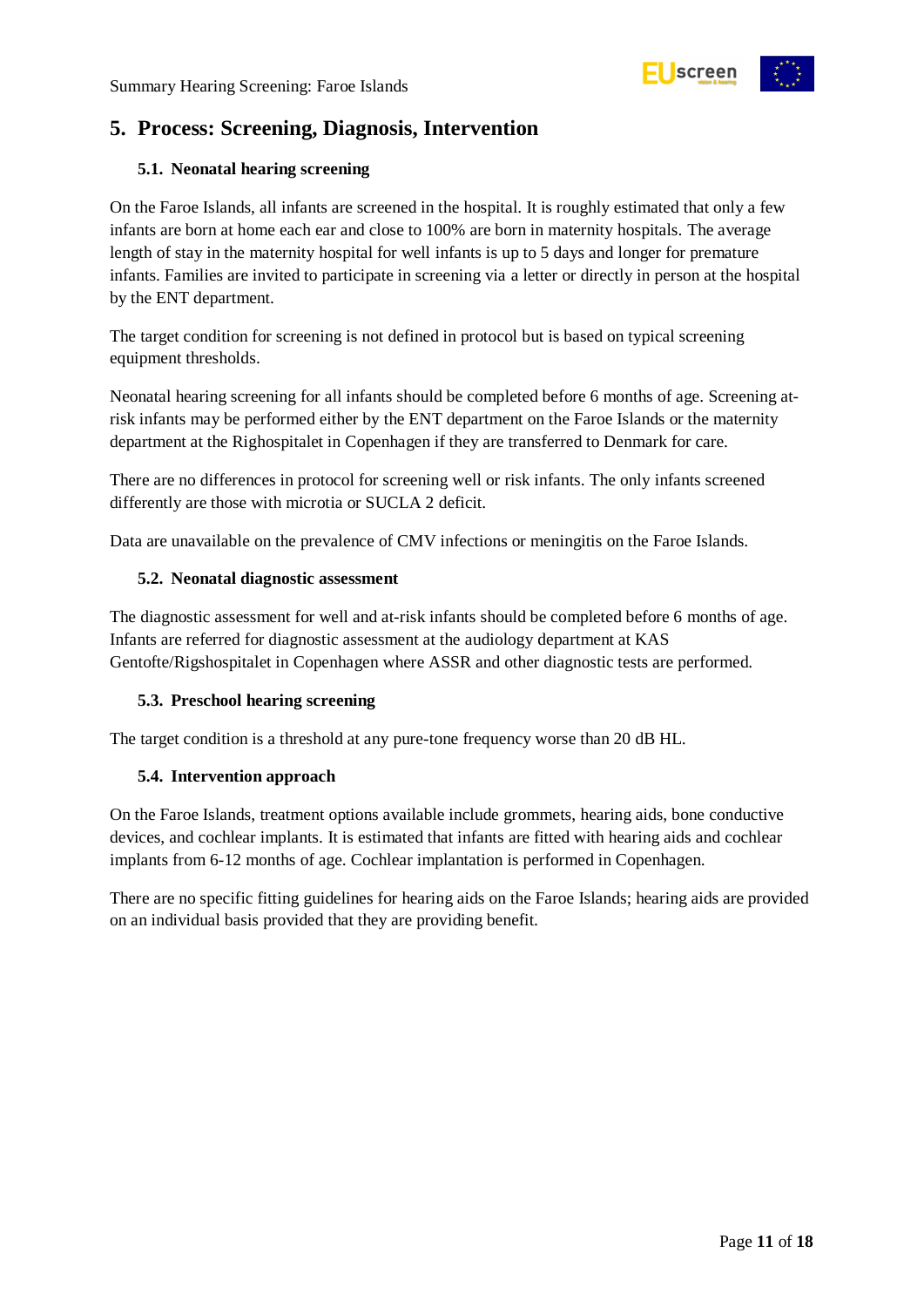

# <span id="page-11-0"></span>**6. Protocols**

Hearing screening protocols are described for neonatal hearing screening (well and at-risk) as well as for preschool hearing screening when applicable.

- The Test performed is the screening technique used
- The Age of the child is indicated in hours, days, months or years
- Referral criteria may be the lack of an OAE response at specified frequencies, a responsewaveform repeatability constant, the absence of an aABR response at a specified intensity, or an absent behavioural response at a specified intensity. Referral criteria may be defined within a protocol or limited based on the device used.
- The Device is the screening device used.
- Unilateral Referrals indicates whether children are referred if only one ear fails screening.
- The Location is where the screening takes place

#### <span id="page-11-1"></span>**6.1. Neonatal hearing screening (well)**

<span id="page-11-4"></span>**Table 1:** Screening process for well babies on the Faroe Islands.

| <b>Test</b>      | Age          | Referral criteria             | <b>Device</b> | <b>Unilateral</b><br>Referrals? | Location                           |
|------------------|--------------|-------------------------------|---------------|---------------------------------|------------------------------------|
| OAE1             | $3-5$ days   | 8x peaks of alternating-signs | Accuscreen    | Yes                             | Maternity ward /<br>ENT department |
| OAE <sub>2</sub> | [Jndefined]  |                               |               |                                 |                                    |
| aABR             | $<$ 6 months | $35$ dB nHL                   |               | Yes                             | ENT department                     |

#### <span id="page-11-2"></span>**6.2. Neonatal hearing screening (at-risk)**

On the Faroe Islands, there is no difference in the screening protocol between well, heathy infants and infants that may be at-risk for hearing loss. Infants under critical condition may be transferred to the Rigshospitalet in Copenhagen, Denmark, where the infant would then undergo the hearing screening protocol outlined in the report for Denmark.

#### <span id="page-11-3"></span>**6.3. Preschool hearing screening**

Pure-tone audiometry is performed in schools for all 7-year olds on the Faroe Islands. There are no set referral criteria, except for a general suspicion for hearing loss.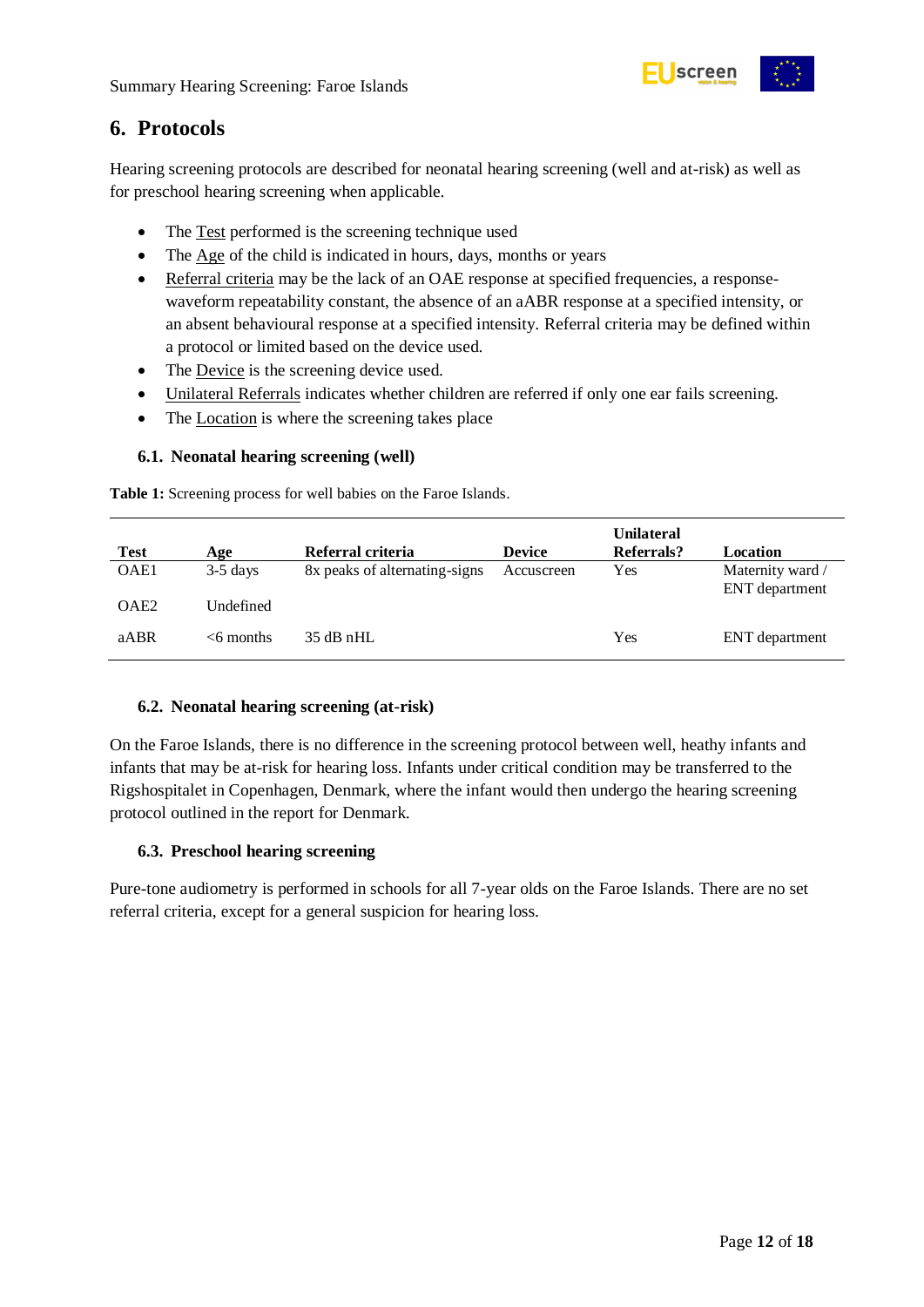

### <span id="page-12-0"></span>**7. Professionals**

#### <span id="page-12-1"></span>**7.1. Neonatal hearing screening (well)**

Screening for well babies is performed by nurses from the ENT department. Two nurses are responsible for all screening on the Faroe Islands. Nurses are supervised by the ENT physician and audiologist assistant in the ENT department.

#### <span id="page-12-2"></span>**7.2. Neonatal hearing screening (at-risk)**

Screening for at-risk infants is performed by one of the 2 screening nurses, as with well babies, or by staff at the Rigshospitalet Denmark if the infant is transferred to Copenhagen for intensive care.

#### <span id="page-12-3"></span>**7.3. Preschool hearing screening**

School screening is performed by a health-care nurse.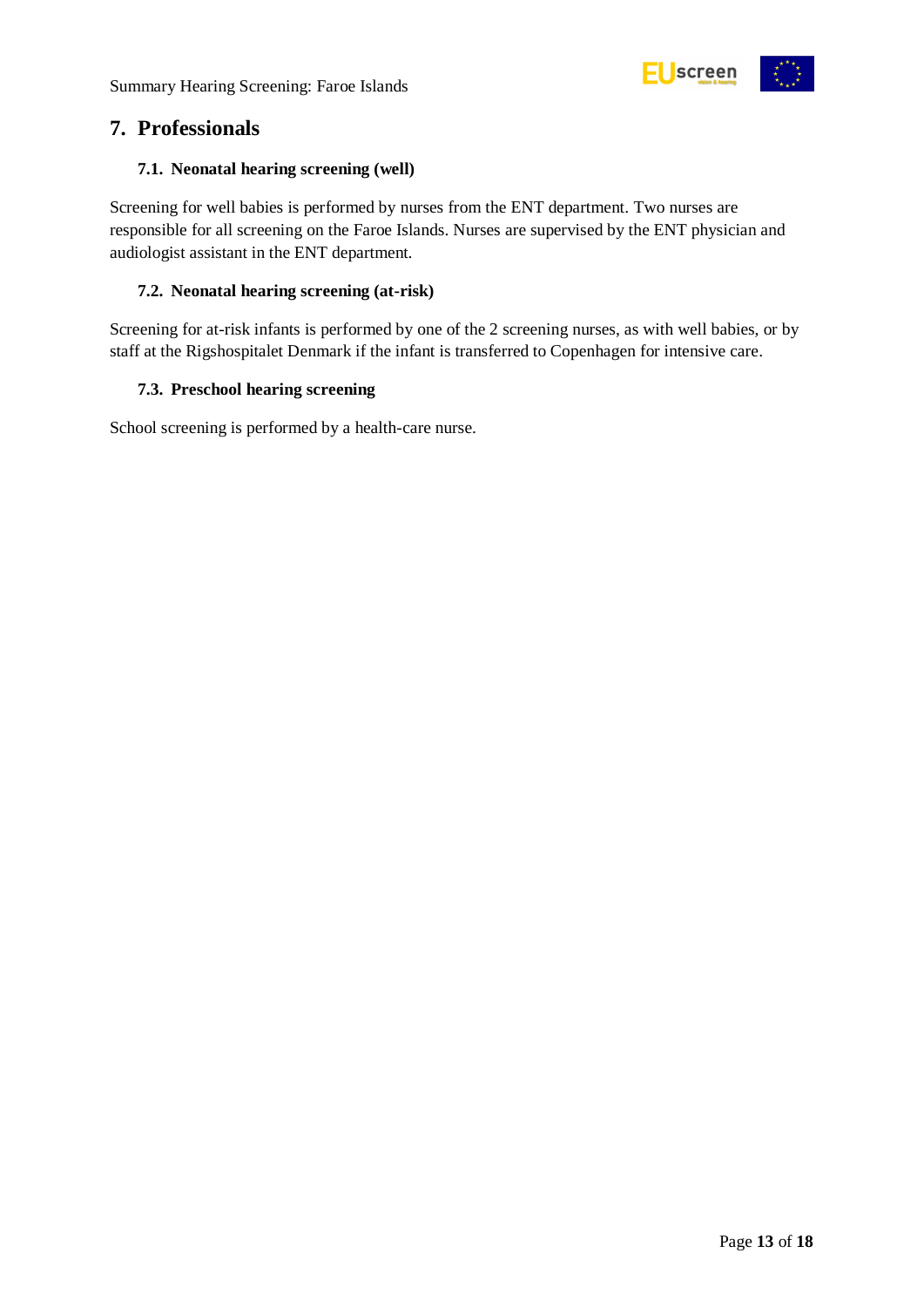<span id="page-13-0"></span>

#### <span id="page-13-1"></span>**8.1. Coverage and attendance rates**

On the Faroe Islands, the coverage and attendance rate are estimated to be almost 100%. It is estimated that 100% of at-risk infants are invited for hearing screening. No actual data are available on the exact number of infants screened per year.

screen

#### <span id="page-13-2"></span>**8.2. Referral rates**

No actual data are available on the pass rates for each screening test or the final referral rates.

<span id="page-13-7"></span>**Table 2:** Estimated referral rates for neonatal hearing screening on the Faroe Islands

| <b>Test</b> | <b>Referral Rate</b> |
|-------------|----------------------|
| OAE1        | Around 90 %          |
|             | (Rough estimate)     |

Referral rates assume 100% attendance. Rates reflect the number of infants referred out of the number of infants screened at each step.

In total, the total referral rate to a diagnostic assessment after the screening process is roughly estimated to around 0.5%. Approximately 3-5 children per year are transferred to Copenhagen for diagnostic assessment.

#### <span id="page-13-3"></span>**8.3. Diagnostic assessment attendance**

The compliance rate for a diagnostic assessment after neonatal hearing screening is roughly estimated to be all infants. As indicated, diagnostic assessment occurs in Copenhagen.

#### <span id="page-13-4"></span>**8.4. Prevalence / Diagnosis**

The prevalence of all childhood hearing loss (any degree) on the Faroe Islands is estimated to be 1 in 1300.

The prevalence of bilateral auditory neuropathy in well or at-risk babies is unknown.

#### <span id="page-13-5"></span>**8.5. Treatment success**

It is unknown how many children with hearing impairment are fitted with hearing aids or cochlear implants each year.

#### <span id="page-13-6"></span>**8.6. Screening evaluation**

Data are not available. False negatives and positives are roughly estimated to be few to none.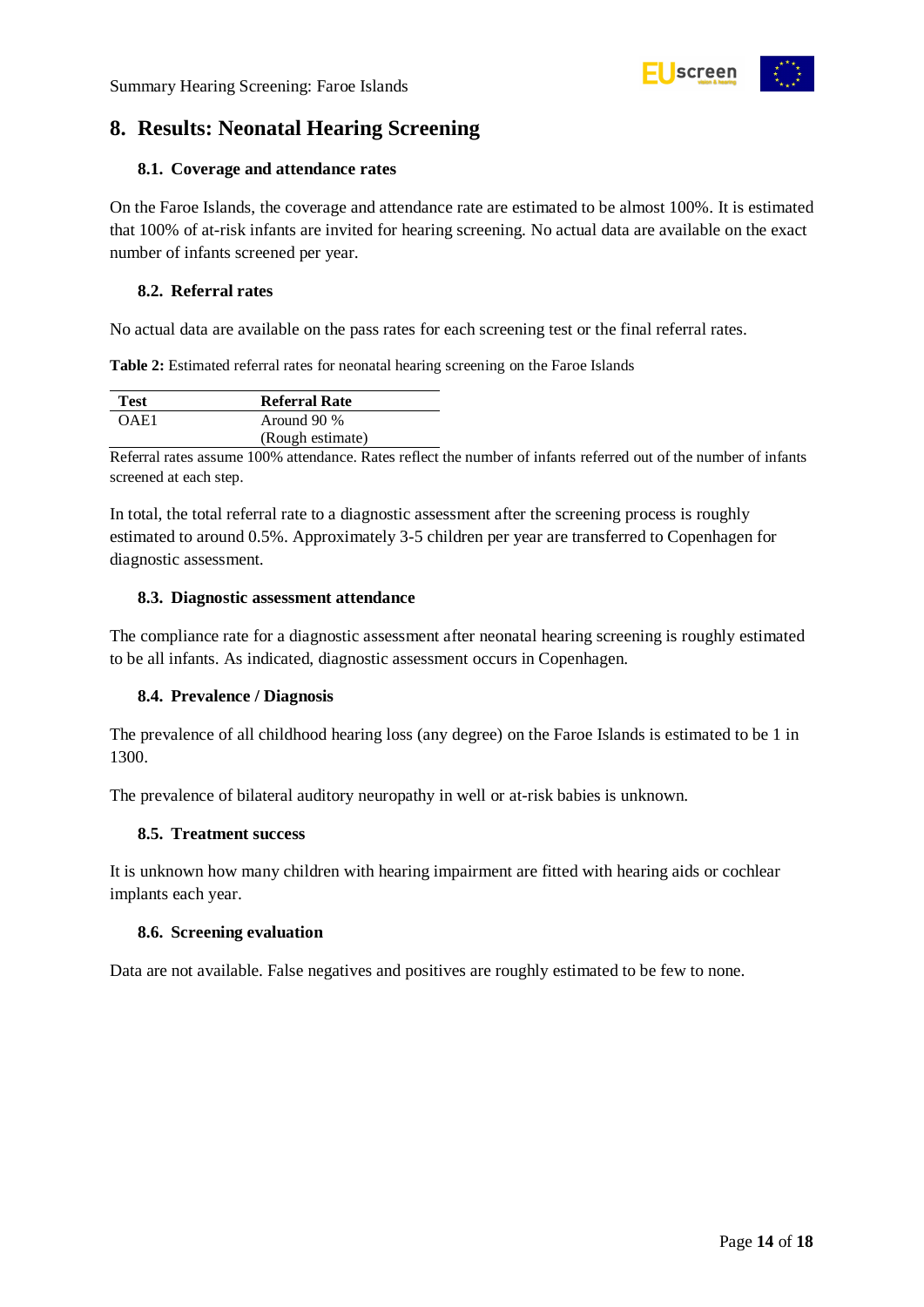

# <span id="page-14-0"></span>**9. Results: Preschool Hearing Screening**

#### <span id="page-14-1"></span>**9.1. Coverage and attendance rates**

The estimated coverage and attendance rate for school screening is likely 100%. No actual data are available.

#### <span id="page-14-2"></span>**9.2. Referral rates**

It is roughly estimated that 2-5% of children are referred for follow-up after school screening. No actual data are available.

#### <span id="page-14-3"></span>**9.3. Diagnostic assessment attendance**

Data are unavailable regarding the rate of compliance for a diagnostic follow-up after referral from school screening.

#### <span id="page-14-4"></span>**9.4. Screening evaluation**

Data are not available.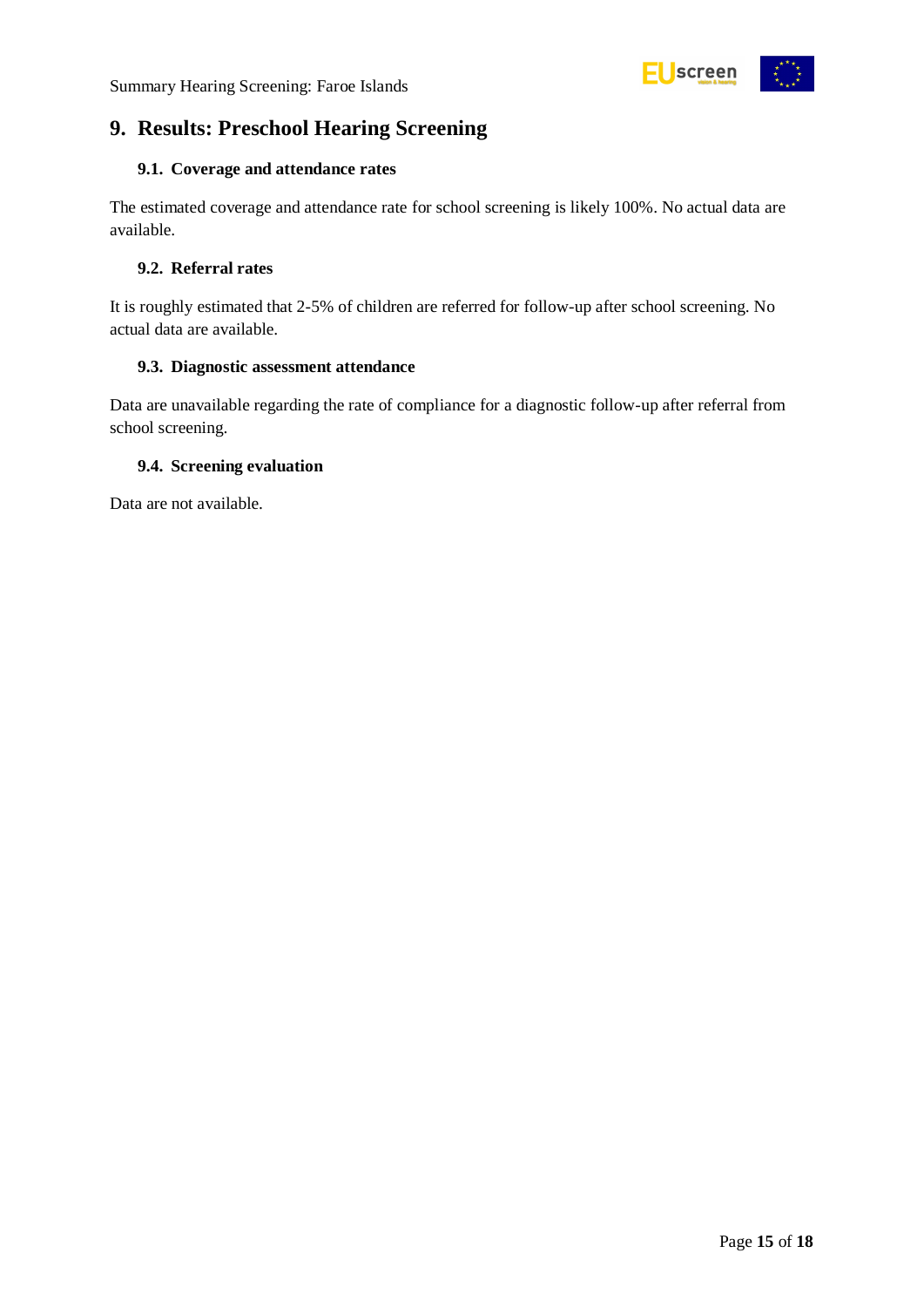

# <span id="page-15-0"></span>**10. Costs: Neonatal Hearing Screening**

There has not been a cost effectiveness analysis completed on the Faroe Islands.

#### <span id="page-15-1"></span>**10.1. Screening costs**

It is estimated that costs are 150 000 DKK ( $\epsilon$ 20 096) per year for neonatal hearing screening on the Faroe Islands, or 200 DKK ( $\epsilon$ 27) per infant. These costs only cover screening and do not include transfer costs to Denmark for diagnostic assessment.

#### <span id="page-15-2"></span>**10.2. Equipment costs**

Costs for OAE/ABR equipment is roughly estimated to cost 25 000 DKK ( $\epsilon$ 3348) and is estimated to be replaced every 4 years. The costs for disposables is undefined.

#### <span id="page-15-3"></span>**10.3. Staff costs**

There are 2 nurses that perform neonatal hearing screening on the Faroe Islands. The salary costs per year for hearing screening professionals is unknown. The training costs are unknown.

#### <span id="page-15-4"></span>**10.4. Diagnostic costs**

Diagnostic costs are not indicated. The diagnostic assessment is not performed on the Faroe Islands, but in Denmark.

#### <span id="page-15-5"></span>**10.5. Amplification costs**

On the Faroe Islands, all children are treated for hearing impairment. The cost for hearing aid intervention for the first year is unknown, but the cost for hearing aid intervention after the first year is roughly estimated to be 2000 DKK (€268) per year. Cochlear implant intervention is estimated to cost 450 000 DKK ( $\epsilon$ 60 287) for the first year and 10 000 DKK ( $\epsilon$ 1340) per year after the first year of intervention.

#### <span id="page-15-6"></span>**10.6. Social costs**

There are no specialized schools on the Faroe Islands for deaf and hard-of hearing students. Children with hearing impairment are supported in schools with special assistance. Support is provided and funded by the school system.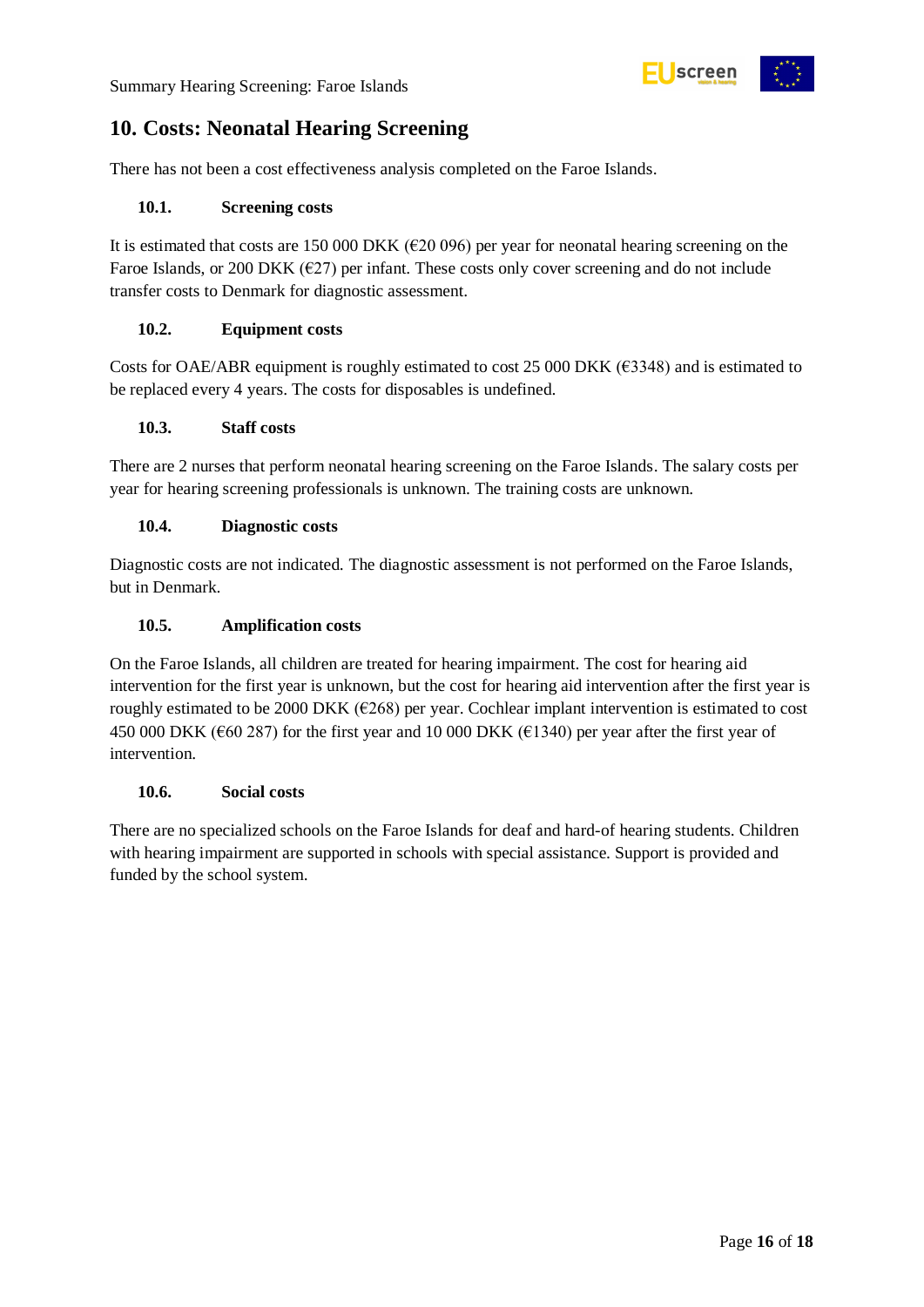

# <span id="page-16-0"></span>**11. Costs: Preschool Hearing Screening**

#### <span id="page-16-1"></span>**11.1. Screening costs**

Costs for school hearing screening are not known.

#### <span id="page-16-2"></span>**11.2. Equipment costs**

Costs unknown

#### <span id="page-16-3"></span>**11.3. Staff costs**

Costs unknown.